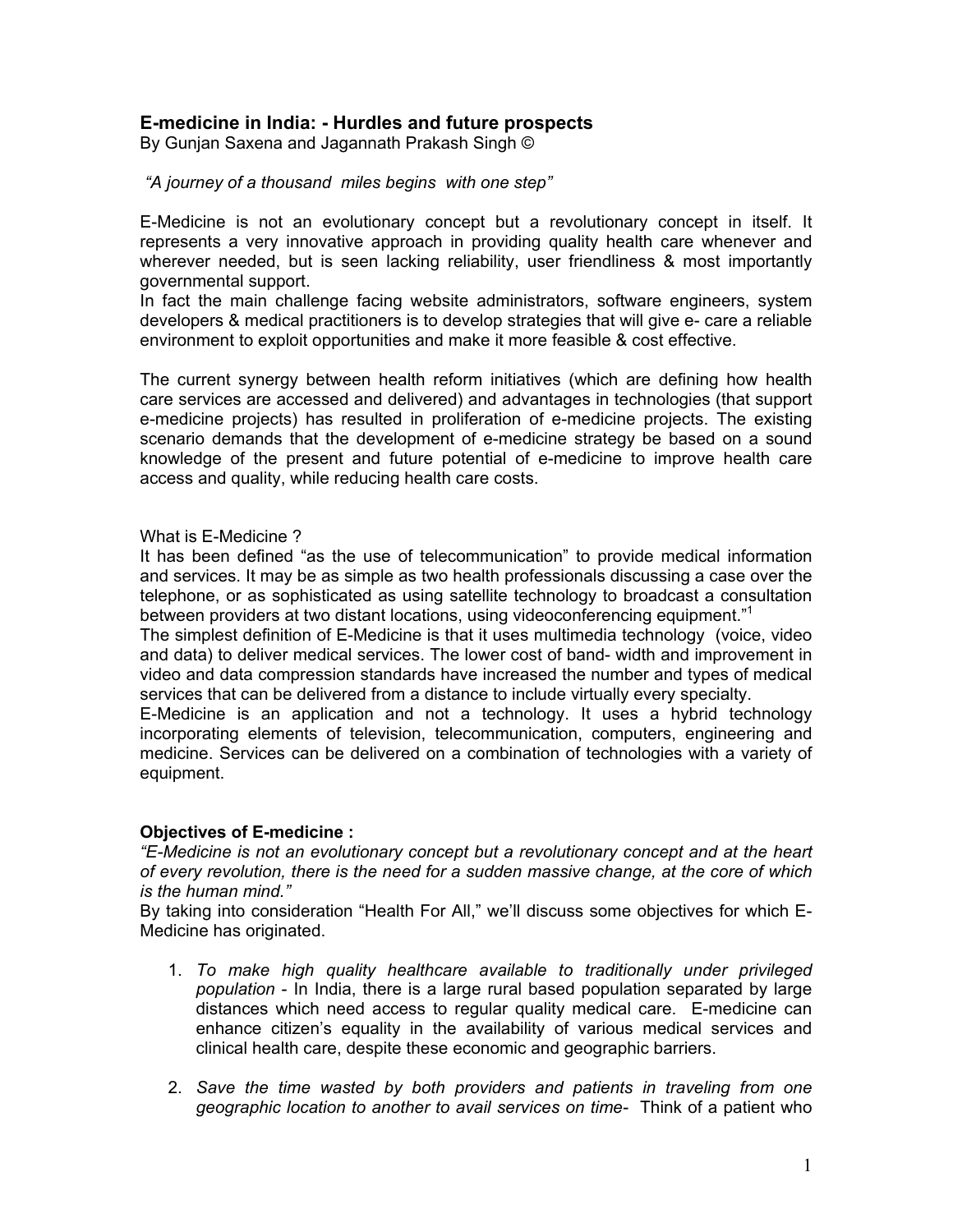requires immediate specialist consultancy, and there is no specialist available to cater to him. This is where e-medicine could be utilized for effective healthcare delivery.

3. *Reduce costs of medical care* – The ever- rising cost of healthcare is becoming a prime concern. The incidental expenses related to patient care, i.e. the cost associated with factors other than the actual medial care such as travel, accommodation for relatives, food etc also contribute substantially to the overall cost of treatment. In a country where health insurance is yet to catch up, all these are borne by patients, in many cases by selling property and livestock. If hospitals can reduce these costs associated with treatment, it would go a long way in reducing the burden of care on the patient. E-medicine seems to be the answer.

## **Initiatives taken by healthcare organizations;**

There are many activities that are going to contribute to the spread of E-Medicine in India. Of which APOLLO (Hyderabad) and ASIA HEART FOUNDATION (Bangalore) are emerging as key players. Madras Medical College is the first government medical college to have E-Medicine installed in INDIA.

Organizations such as ISRO, have taken innovative approach to facilitate healthcare delivery by launching an exclusive health satellite. It provides almost 100% uptime, making it the best medium for a country such as India with diversity in terrain. General Electric and Wipro are also undertaking e-medicine stations in Chennai and Hyderabad.

## *Grudges and Hindrances:*

- Perspective of medical practitioners : Doctors are not fully convinced and familiar with e-medicine. They cannot understand how their jobs can be performed more effectively and efficiently through the use of e-medicine. The very thought of diagnosing a patient when he/she is physically absent just on basis of the data provided through the net turns them blue. Similarly practitioners in remote areas feel threatened that they will be surpassed due the reach of brand names like APOLLO, Asia Heart Foundation etc.
- Patients' fear and unfamiliarity : There is a lack of confidence in patients, about the outcome of E-Medicine. The main problem is that any treatment consist of two factors; first is chemotherapy i.e. treatment by medicines and the other is psychotherapy that means treatment by emotions which is absent in e-medicine.
- Financial unavailability: There has been several isolated initiatives from various organizations and hospitals for the implementation of e-medicine projects. But the technology and communication costs being too high, make it financially unfeasible.
- Lack of basic amenities: In India, nearly 40% of population lives below the poverty level. Basic amenities like transportation, electricity, telecommunication, safe drinking water, primary health services, etc. are missing. Any technological advancement can't change a bit when a person has nothing to change.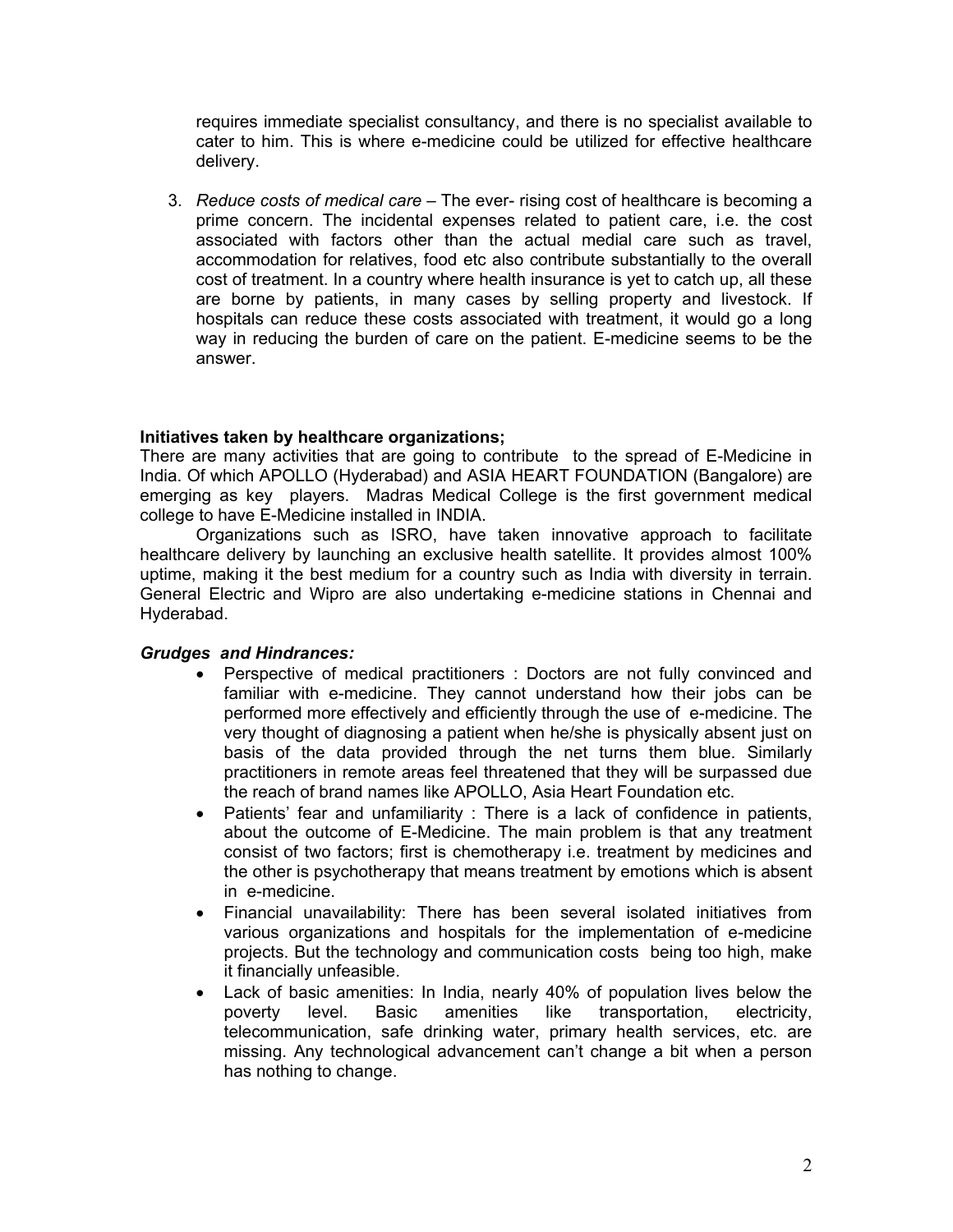- Literacy rate and diversity in languages : Only 65.38 % of India's population is literate with only 2% well-versed in English. So the rest of the people are facing a problem in adopting E-Medicine. Also, the presence of a large number of regional languages makes the applicability of a single software difficult for the entire country.
- Technical constraints : E-medicines supported by various types of software and hardware, still needs to mature. For correct diagnosis and pacing of data, we require advance biological sensors and more band-width support.
- Quality aspect : "Quality is the essence" and every one wants it, but can sometimes create problems. In case of health care, there is no proper governing body to form guidelines in this respect and motivate the organizations to follow, it is solely on organizations how they take it.
- Government Support : The government has limitations and so does private enterprises. Any technology in its primary stage, needs care and support. Only the government has the resources and the power to help it survive and grow. But in India we are not the favored ones. There is no such initiatives taken by the government to develop it.
- Biological consistency : Diagnosis itself is a complex process and symptoms of disease are not consistent in all the patients. The consultant makes a disease diagnosis on the basis of information gleamed from the patient. In emedicine the consultant tests the hypothesis, it may be right or wrong.

## **The importance of right strategy planning- A specific approach for each case**

#### **For Remote Areas:-**



- *Provide basic facilities*-- like Transportation, Electricity, Primary health care centers (PHC) etc.
- *Integrate E-Medicine with other daily facilities*--like Education, Health, Banking services etc.
- *Training*-- it is essential to train the literate people from rural areas.
- *Good and Effective advertising campaigns*--by video or by audio, which can be understood by rural people.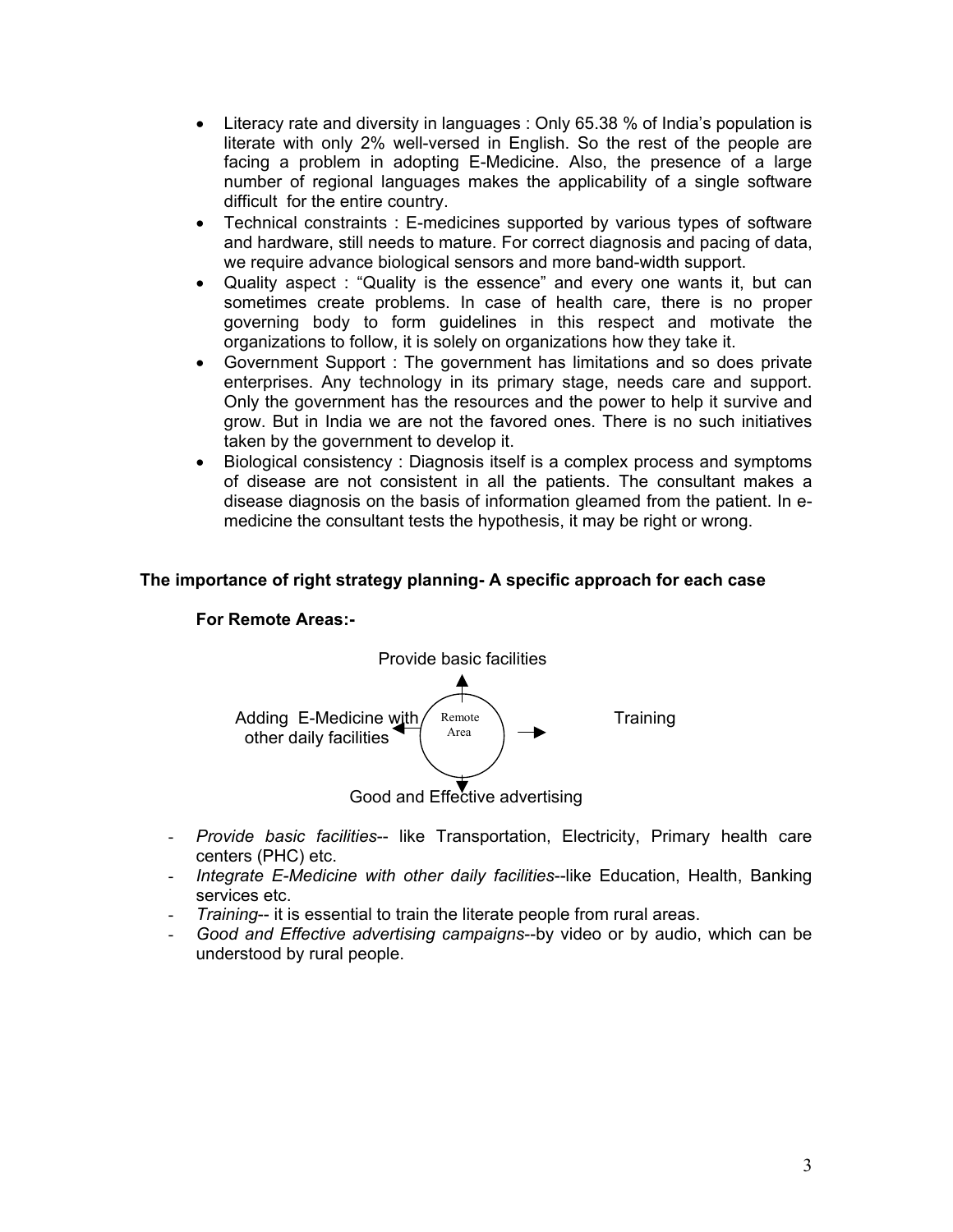# **For Urban Areas :-**  Build a healthy computer literate environment Hospital  $\bigcup$   $\bigcup$   $\bigcup$   $\bigcup$   $\bigcup$   $\bigcup$   $\bigcup$   $\bigcup$   $\bigcup$   $\bigcup$   $\bigcup$   $\bigcup$   $\bigcup$   $\bigcup$   $\bigcup$   $\bigcup$   $\bigcup$   $\bigcup$   $\bigcup$   $\bigcup$   $\bigcup$   $\bigcup$   $\bigcup$   $\bigcup$   $\bigcup$   $\bigcup$   $\bigcup$   $\bigcup$   $\bigcup$   $\bigcup$   $\bigcup$   $\bigcup$   $\bigcup$   $\bigcup$   $\bigcup$   $\$  nformation System Urban Area

Governmental support to leading cyber cafe's

- *Build a Healthy computer literate environment*--by providing good knowledge to learners
- *Hospital Information System*-- In big hospitals, we can adopt the HIS strategy to promote E-Medicine
- *Mobile E-Medicine services*-- mobile vans fully equipped with all the equipments of E-medicine, can take frequent rounds in urban areas to spread awareness
- *Governmental support to leading cyber-café's, for the spread of knowledge on health issues amongst laymen.*

# **Environment:-**



### Technical—

- User-friendly technology like Graphical User Interface.
- Flexibility and adaptability in terms of technology.
- Involving the user from the beginning of project.
- Quality control and proper standardizations.
- Making expert systems to help users as well as patients.

## **Social and Political—**

- Active participation of society.
- Strong political will.
- Involve NGO volunteers with these activities.

### **Educational—**

- Providing continuous Medical Education (CME) for users like doctors.
- Training programs for health care professionals, patients and other persons.